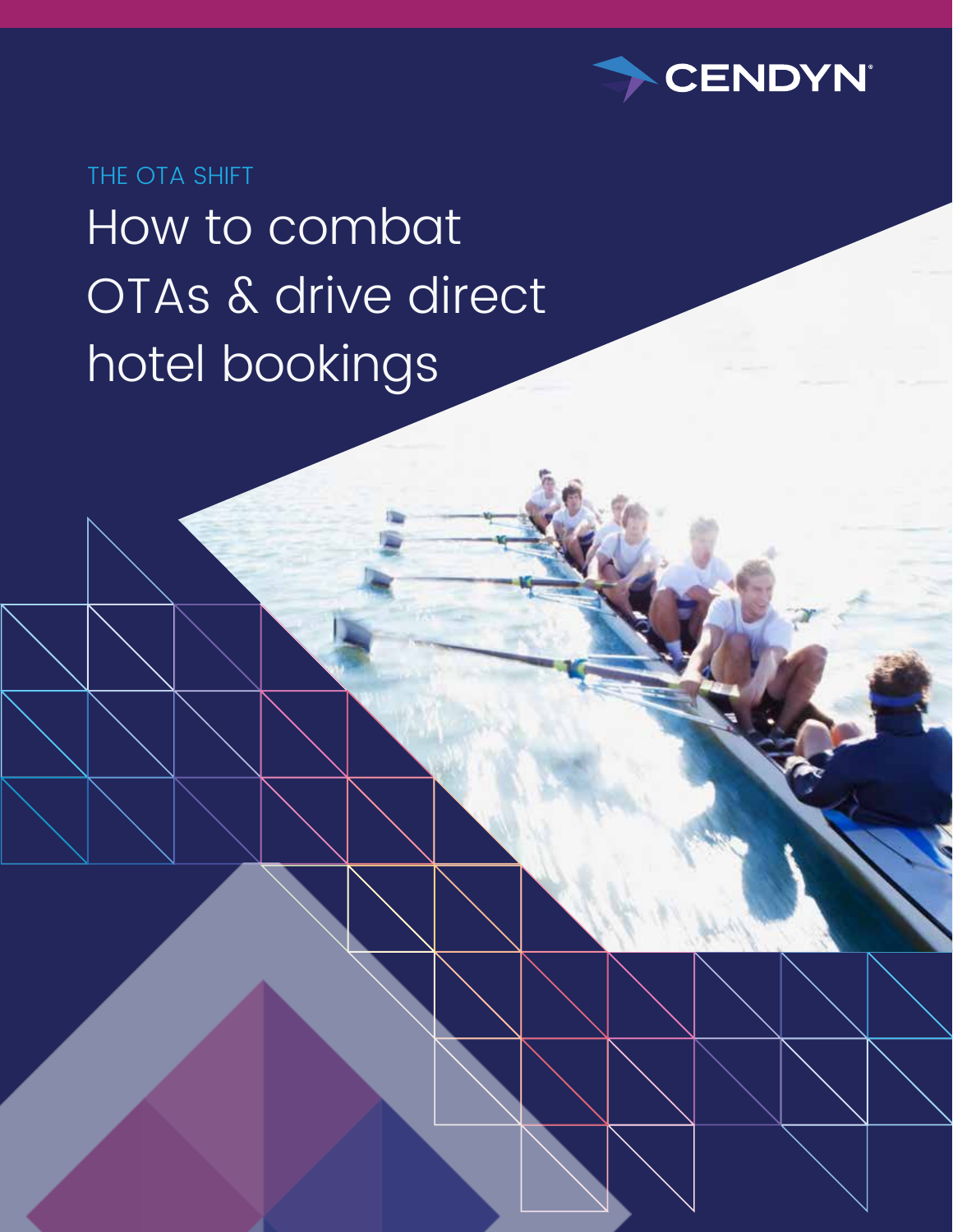Let's face it, the OTAs are not getting any smaller. Online travel agent (OTA) bookings have steadily increased at the expense of hotels, taking advantage of a thriving digital travel market to strengthen their position and impose conditions in exchange for increased exposure - including 15% -25% commissions. The resulting rise in distribution costs and the pressure on those rates are challenging hotel owners and managers to maintain profit levels. Understandably, hotels prefer direct bookings.

> However, as OTAs account for more and more of the market, hotels must figure out how to compete for direct bookings while still maximizing the distribution potential of the OTA channel. The answer is building an effective marketing strategy that ensures your hotel gets its fair share of direct bookings, rewards brand loyalty and converts the right guests.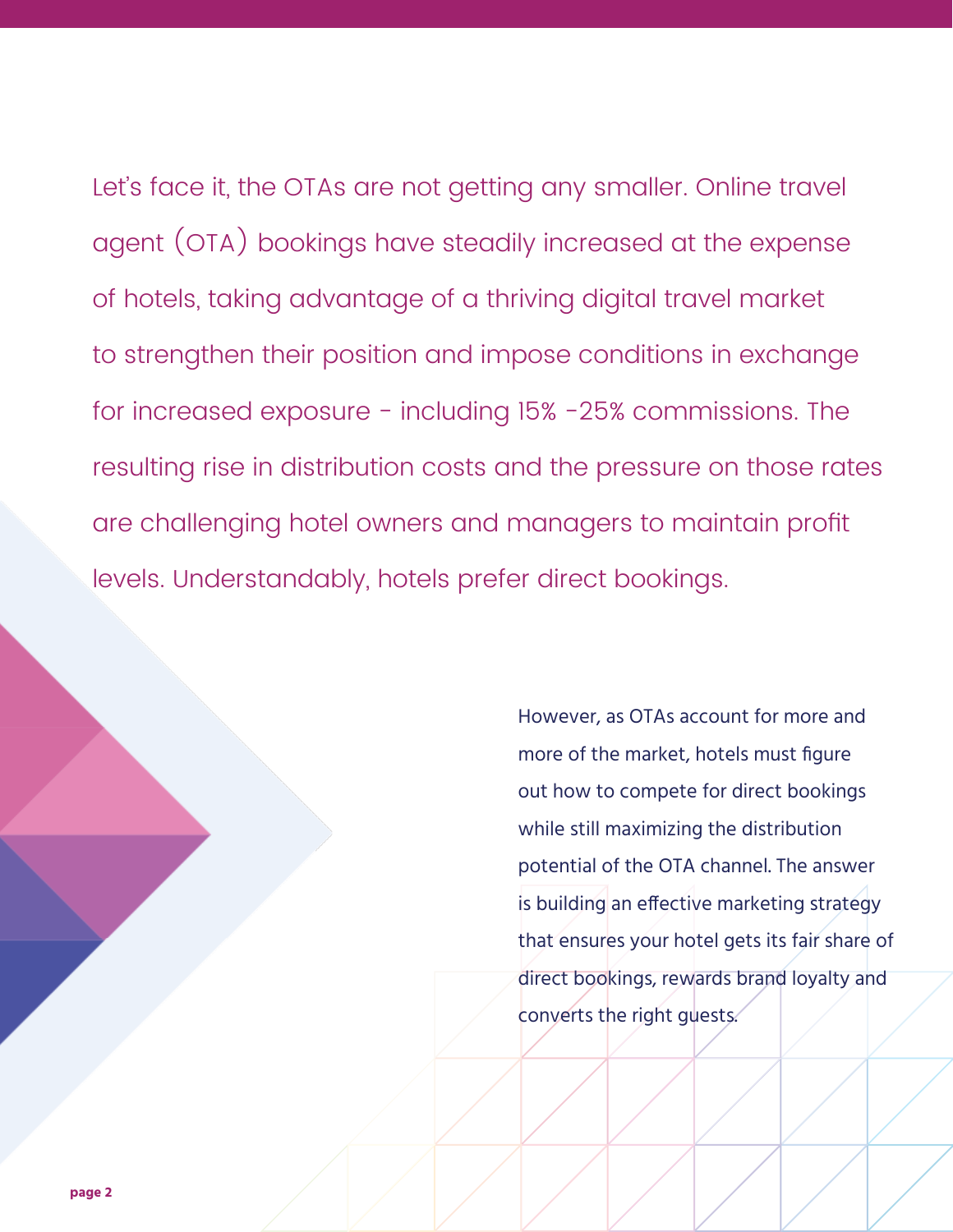

### **OTA CONSOLIDATION**

To get the full picture of the current OTA landscape, it's important to note that a year ago, there were multiple OTAs. Now there are two major players: Priceline and Expedia, which own most of the online travel agency brands on the market, as well as the largest metasearch engines, KAYAK and Trivago.

We're at a point where OTAs are competing less with each other and more with the hotels. Consolidation gives buying power, brand power and contract leverage.

### **WHY DIRECT IS SO IMPORTANT**

A direct hotel booking also contains something much more valuable than dollars - data. With an OTA booking, hotels aren't passed along any first-party data, leaving the only chance to capture customer contact data at the point of sale. It's very difficult for hotels to capture this information at the front desk since it's a request verses a requirement.

With OTA bookings, hotels lose money upfront as well as the long-term data equity of the consumer. That precious contact information is your hotel's chance to build guest relationships with loyalty marketing. Data has become a very real, valuable and actionable asset.

Yet, the wealth of data and information available to us as marketers can be daunting. Understanding how to use this information to your advantage can significantly impact your direct bookings. With the right approach, you can begin to tilt the odds in your favor.



**Forecasts show that in some markets like the UK, these two parent companies will control 94% of all online hotel bookings by 2020.** 

# priceline.com<sup>®</sup>

Booking.com

agoda Ctrip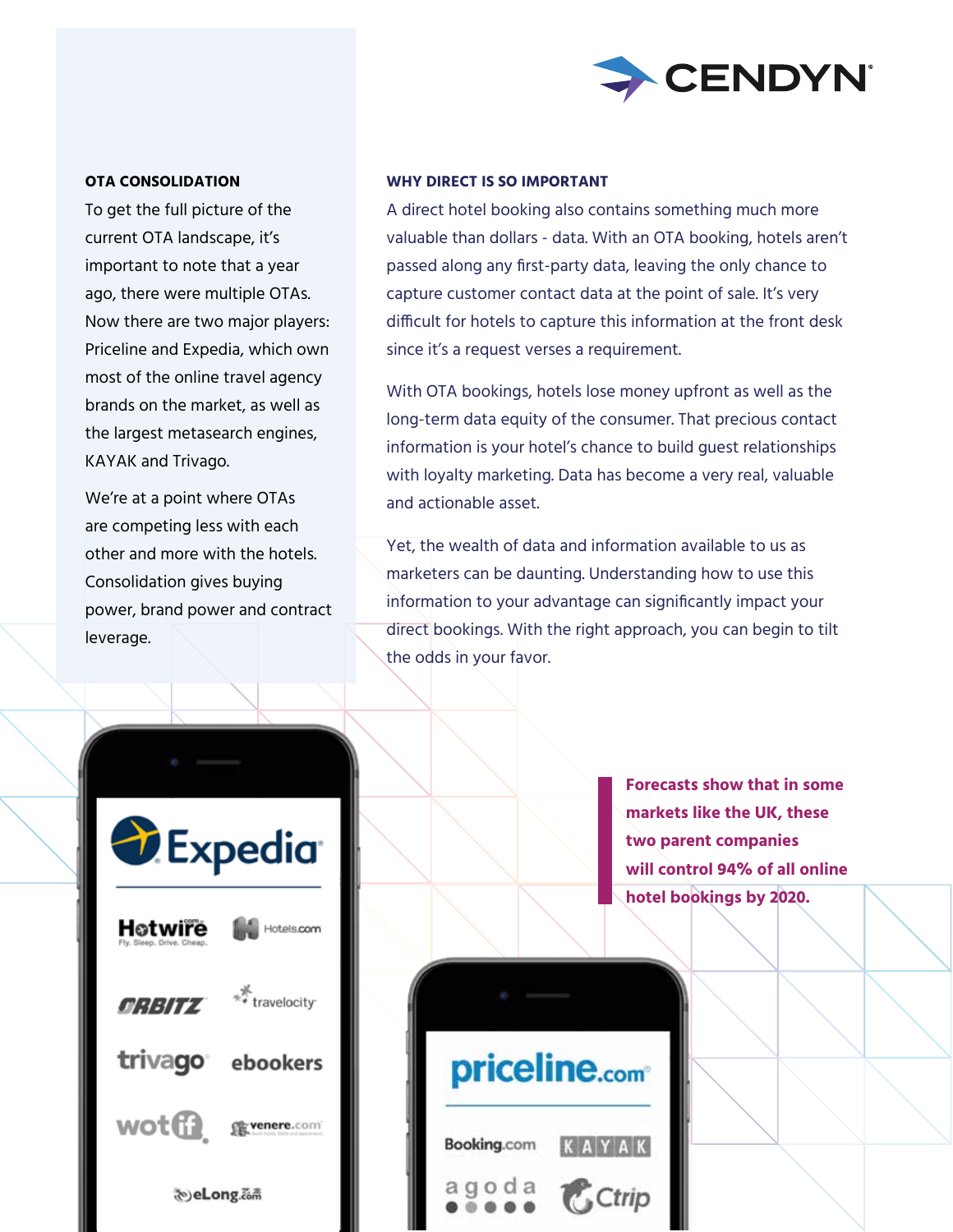

**Sequential Remarketing. With each consecutive touch, the offer becomes more compelling, increasing the chance for a conversion.**



# **MAINTAIN YOUR (PAID SEARCH) BRAND SHARE**

Since search engine ad space is now at the half fold mark, consumers must scroll down half a page to see organic results. Ads take up the upper half of the page and in case you weren't aware, the OTAs are bidding on your hotel's brand terms. So, how do you compete? Maximize your paid search brand impression share to sit at 90 percent or higher.

Bid for your own key terms, especially exact match, so your ads show up first. If you have \$100 to spend, bid on your own brand terms vs. non-brand terms. Your money goes further, aided by the Google quality score, which recognizes what a consumer is searching for and the most direct route to finding it, e.g. your hotel website.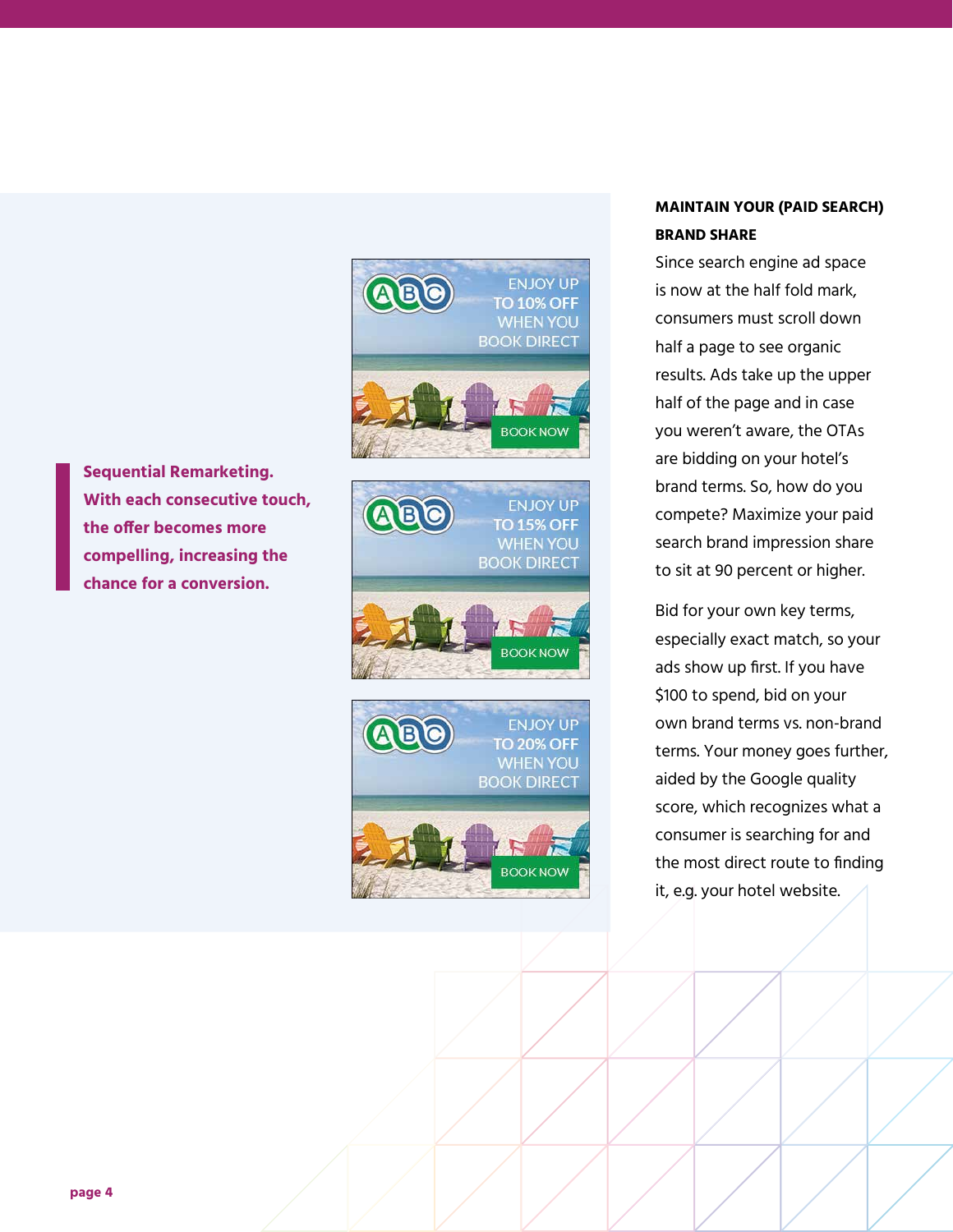

# **REMARKETING TO HOTEL RESEARCHERS**

For most travelers, hotel research spans about two weeks, with consumers browsing a plethora of sites in search of the best deals and travel experiences. To stay top of mind and finish strong, awareness and re-engagement campaigns are critical. The point is to influence various parts of a traveler's research process throughout the buying journey.

This is done through display advertising and ironically enough, purchasing data sourced by the OTAs to build audiences with travelers searching for hotels like yours. Custom targeting can be created by piecing together relevant data segments and behaviors, including income and travel intent details.

## **UTILIZING CRM DATA**

Amazing things can be done with the data in your CRM to drive repeat bookings and bring in new direct bookings. From database remarketing to looka-like modeling and display exact match campaigns, the possibilities are endless.

The data in your system is like gold. With the email addresses in your CRM, you can create a marketing loop of targeted loyalty offers based on the room type and amenities guest groups enjoyed. Guests are more likely to book again if the offers they receive are tailored to their likes as opposed to mass marketing emails. You can also use those same emails to build exact match display campaigns to influence your purchasing decision for future trips.

To reach more guests like the ones you already have had who typically book OTA, you can create look-a-like models and use that data in remarketing display campaigns, even running those ads directly on the OTA sites themselves.

份 **GALT HOUSE HOTEL** 30% Off Best Rate When You Book In The **Next 48 Hours** Use Code: 30CART **RESERVE NOW** 

Amazing things can be done with the data in your CRM to drive repeat bookings and bring in new direct bookings.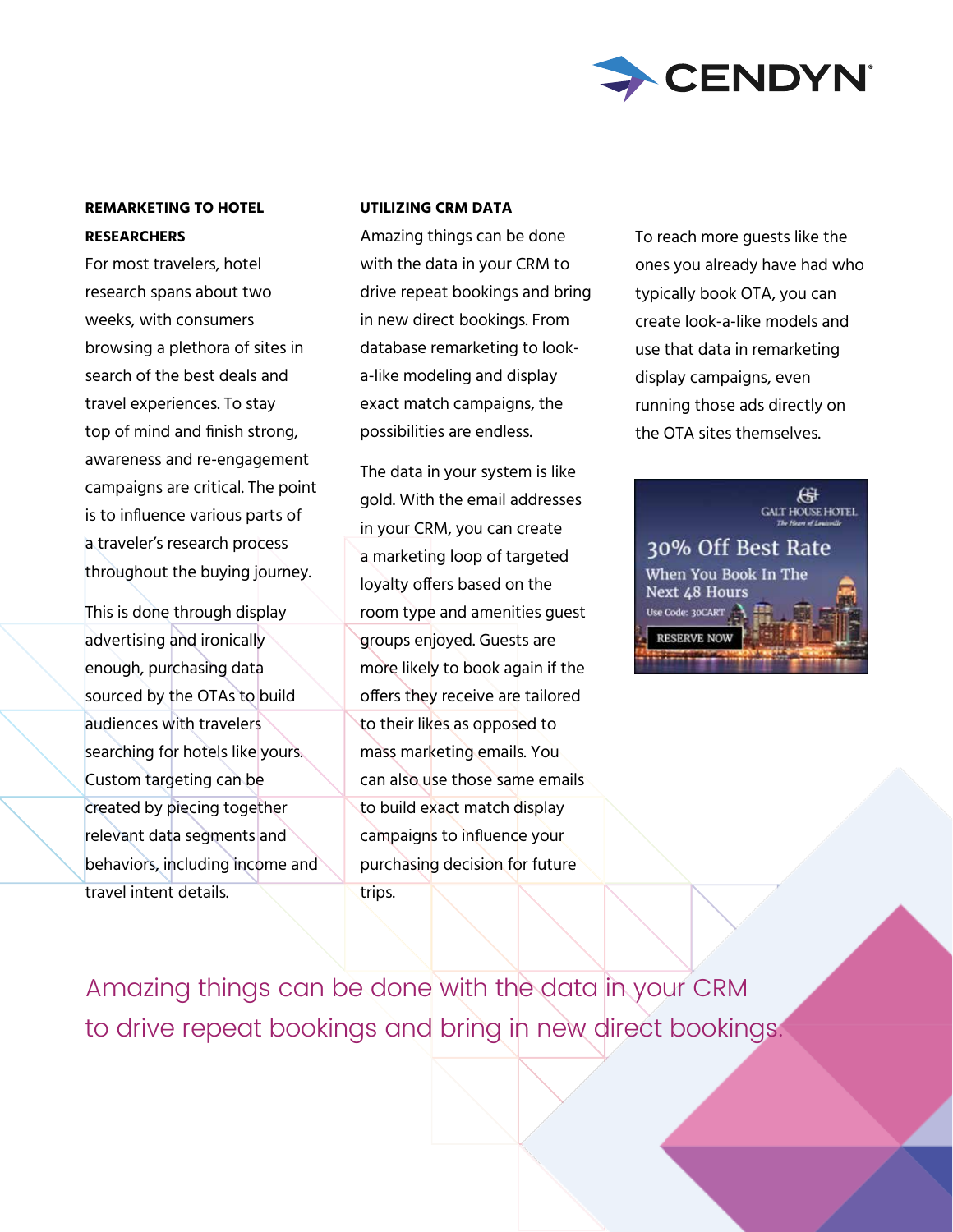Fairfield Marriott. **INDIANAPOLIS** 

# Stay Stylish in the Heart of Downtown **Indy**

FAIRFIELD inng suites<br>**Aaffioll INDIANAPOLIS** 

**Stay Smart** with Free Daily **Hot Breakfast** 

FAIRFIELD<br>INNESUITES<br>Adition

**Stay Satisfied** with Fairfield's 100% Best Rate **Guarantee** 

FAIRFIELD INN&SUITES<br>**Marriott**<br>INDIANAPOLIS

**Enjoy Exclusive Rates When** YOU BOOK NOW!

# **AD CREATIVE**

To combat OTAs, your ad creative should include messaging about the benefits of booking directly with your hotel, including savings, upgrades, or other perks. Entice the customer to book direct for the best rate, best experience and best service. Create an exclusive offer only available through booking direct and use differentiated messaging to get consumers to book through you as opposed to Expedia, KAYAK or Trivago.

One of the most successful messages is the "best rate guarantee" approach as it instills confidence that there isn't a lower price available anywhere but your hotel's website.

**Display Advertising Campaign for Fairfield Inn & Suites Indianapolis that uses "Best Rate Guarantee" approach.**

#### **GIVE & TAKE**

Whether you like it or not, playing ball on the OTAs' home field is a part of the game. No matter what, OTAs will be taking a considerable commission chunk out of your booking. You'll also lose the data that comes with a direct booking, which we all know is now a commodity.

When negotiating contracts with an OTA, bring in an expert to help. Surprisingly, there is quite a bit you can negotiate. Also, when it comes to meta search b e aware of the pricing models for participating in OTAs. There are two types: PPC (pay per click) or by acquisition. Cendyn always recommends PPC, especially for luxury hotels. The acquisition model carries a very high risk and pay out.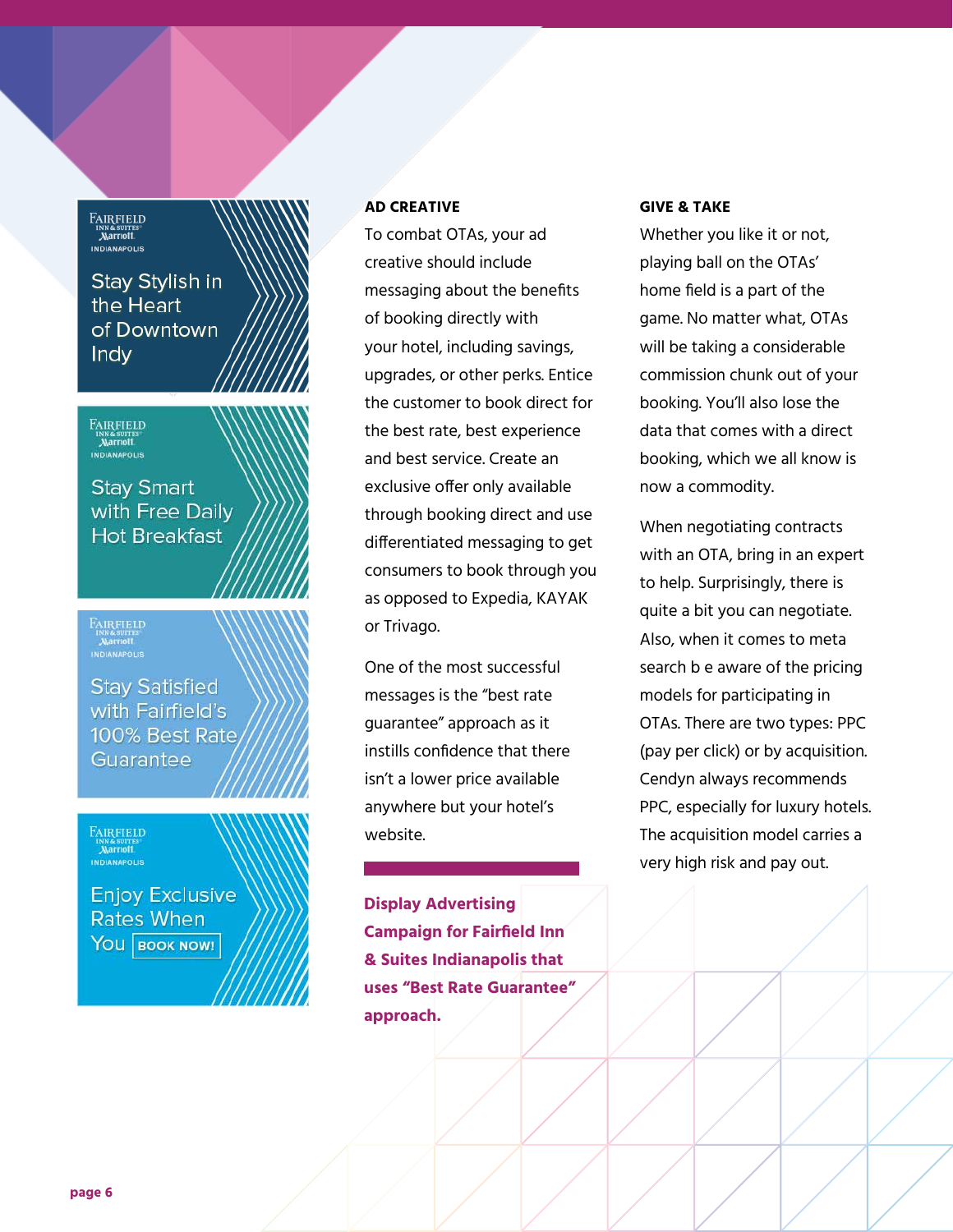

## **LOYALTY**

Creating and maintaining an awesome loyalty program is one of the most important weapons in winning the booking war. Make it a program with tangible benefits, not just a fluffy marketing message. Offer your loyal guests lower nightly rates by booking directly with your hotel. If not a discounted rate, other perks could include free WIFI, free parking or a welcome amenity. In your combat OTA advertising, mention the perks of booking direct as a loyalty member.

Make your loyalty program as valuable as you can. For guests in your database who are not members yet, advertise the benefits of becoming a loyalty member via an email campaign. Mention the fact that booking undercuts the rates of OTAs and other important points. Offer first time sign up deals, "sign up and get your third night free," for example. Make it easy to sign up for the program via your website, with a short form that doesn't request an excessive amount of information.

**For guests in your database who are not members yet, advertise the benefits of becoming a loyalty member via an email campaign.**